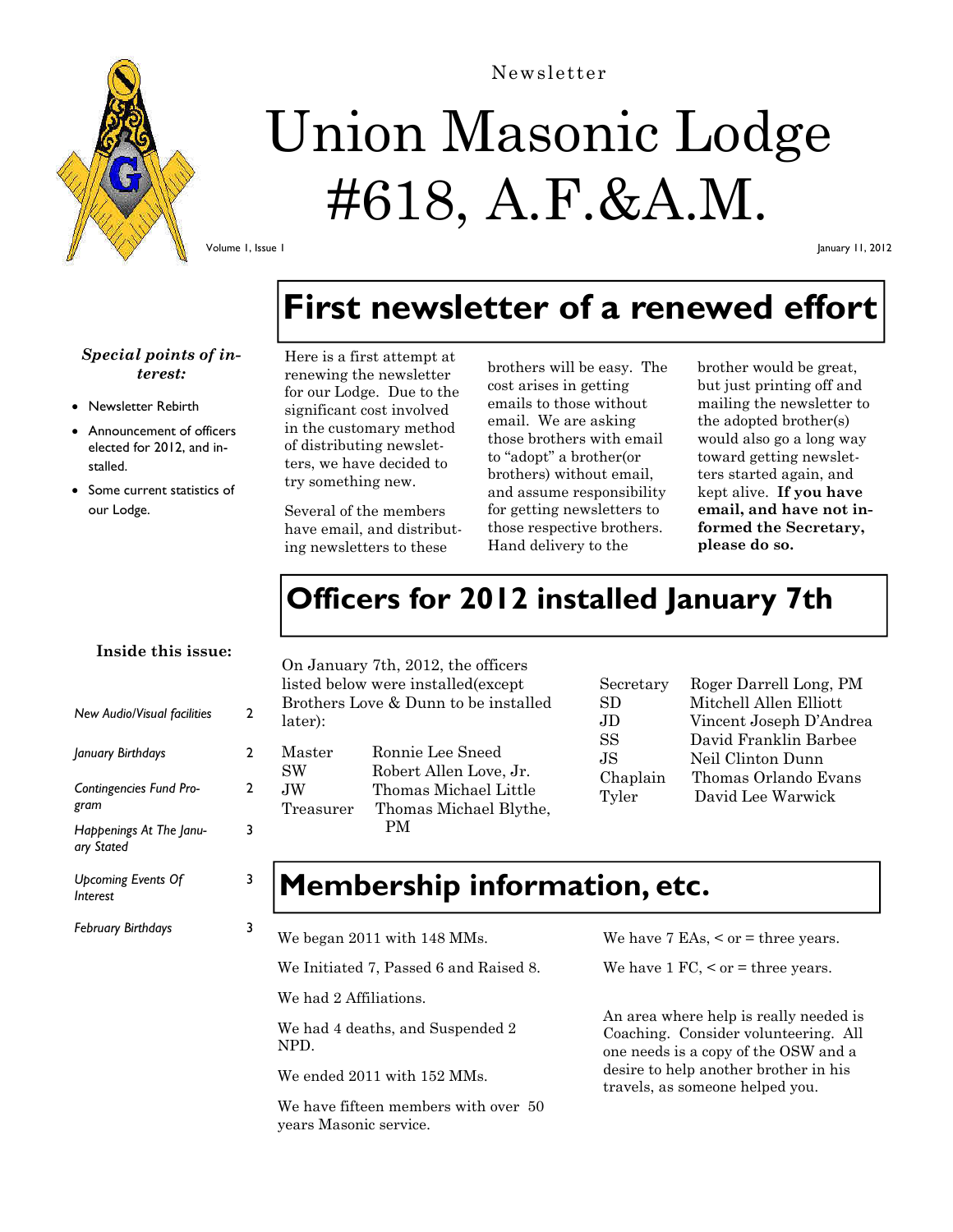## **New audio/visual system**

Early in 2011 WB Bobby Burgess proposed that the audio/visual facilities of our Masonic Temple were outdated and inadequate in many respects. The Lodge authorized him to proceed with his efforts to effect an upgrade. The project was not to draw upon the general funds of the Lodge, but rather would be funded by projects and donations. One fund raising project was held which

contributed \$456.20. Later Midland Chapter #260 O.E.S. donated \$1000, and Cabarrus Lodge #720 donated \$1000. Other donations of an electrically operated projection screen(from WB Bobby) and a sum of \$110 cash had the project on sound footing; and the audio/visual upgrade is nearing completion. What an improvement!

WB Bobby has managed this task basically all on his own, and has once more demonstrated his love of our Lodge, and a desire to insure its vitality. The next time you see him, compliment him on his work for our Lodge.

## **January Birthdays(by age)**

#### **AGE / BIRTH DATE REPORT (sorted by age)**

#### **Age Birth Date Name**

- 91 01/02/1920 JAMES B. ROBERTS JR
- 75 01/03/1936 CHARLES E. MORRIS JR
- 73 01/09/1938 JAMES F. MORGAN
- 71 01/10/1940 JAMES T. NANCE JR
- 69 01/01/1942 GERALD L. GRESHAM
- 67 01/15/1944 ROGER D. RICE
- 65 01/19/1946 JACKIE H. HARTSELL
- 64 01/01/1947 COY D. BLACKMAN
- 64 01/27/1947 GARRY L. DRAKE
- 61 01/03/1950 KENNETH W. FLOYD
- 60 01/26/1951 MITCHELL L. REEDER
- 58 01/19/1953 SAMUEL B. KEENEY
- 53 01/16/1958 JIMMY W. BROOKS
- 50 01/18/1961 JOSEPH A. ABBATIELLO
- 44 01/22/1967 MICHAEL W. HATLEY
- 37 01/18/1974 BILLY D. MCKENZIE JR

## **Contingencies Fund Program**

Our Contingencies Fund Program, which was officially launched on October 1, 2011, currently has six participants, and the associated savings account balance at the end of 2011 was \$3,502.47(\$2,450 from program participants, the remainder from other contributions and a fund raiser). The recognition plaques have been purchased, and are mounted on the wall in the Fellowship Hall. You are encouraged to begin participation in the program, which can be accomplished with a pledge of as little as \$50 per year for five years. That would be the Bronze Level. Other levels(all of which were described in the announcement to the membership last year) are the Silver, Gold, Platinum, and Prime Benefactor. A draw from the savings account might be required in the near future to fix a recurring roof leak, so you can see the importance of this fund. If you have misplaced your pledge form, please contact the Secretary(rdarrell@earthlink.net, or 704-455-1632).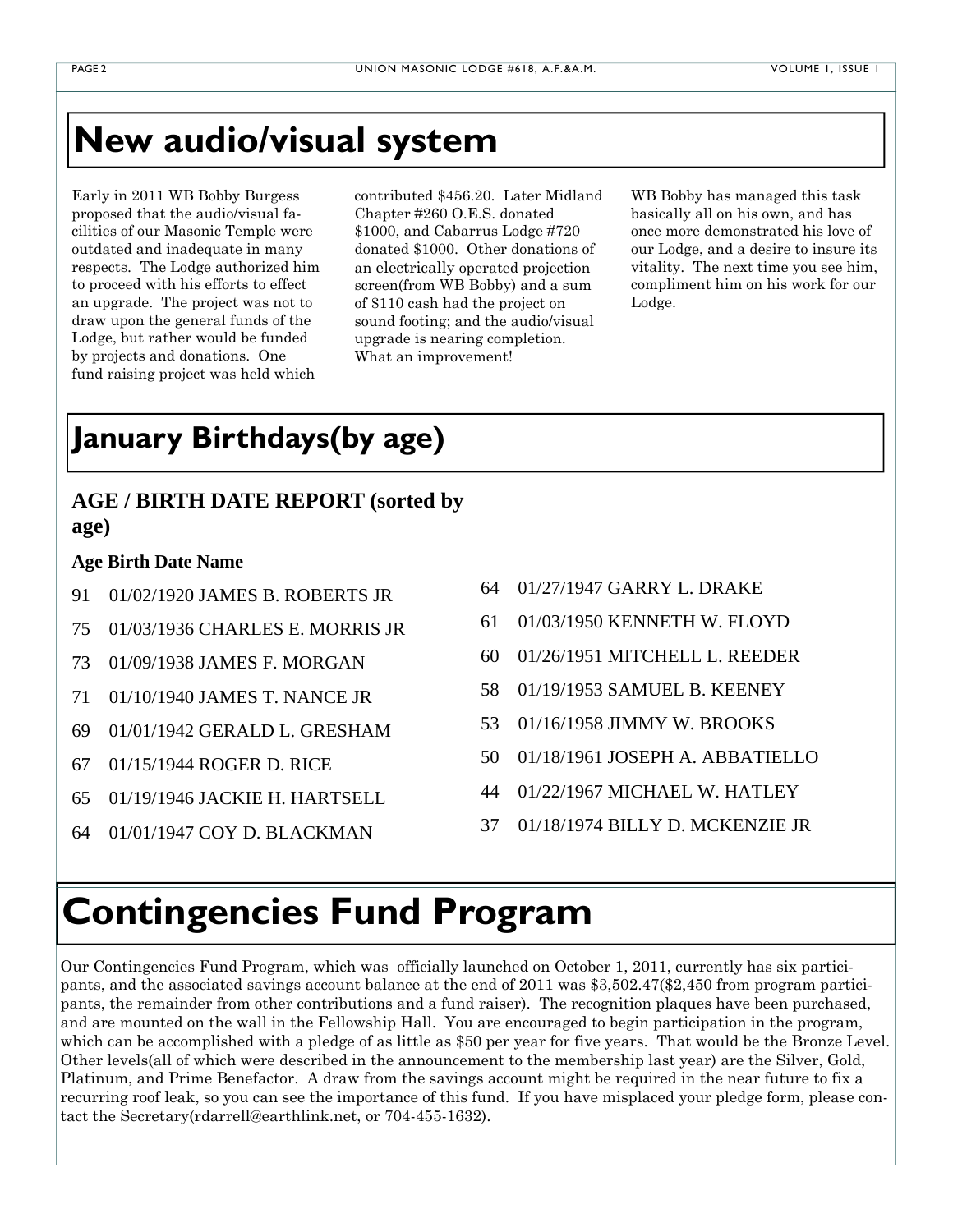## **Happenings at the January stated**

Installed our new SW, Rob Love.

WB William B. Safrit, DDGM for the 28th District of NC Freemasons, made his official visit.

We had thirty-one members in attendance, including one visitor, eleven Past Masters, and 9 military service veterans.

We received information regarding the Charles Edward Cathey Scholarship Program, which makes available eight \$1000 scholarships to qualifying applicants. Information is available on the Grand Lodge web site(grandlodge-nc.org), or you can contact the Lodge Secretary.

Work is to be completed soon on

modifying the entrance at the rear of the lodge to include a ramp.

WB Bill Moss is coordinating with Brother Eddie Fannon to try to get our persistent building roof leak under control. We have already been apprised by WB Bill that this might turn into a very costly endeavor, but efforts are directed to getting the job completed at the most minimal cost.

We received one Petition for the Degrees in Masonry.

We scheduled January 30th for a FC Degree, 6:30 supper, 7:30 work. Practices are scheduled for January12th and 23rd at 7:30pm, and 15th and 22nd at 5:00pm.

We have scheduled a Pancake Breakfast fund raiser for March 17th, if we determine there are no competing events in the area at the time.

Renewed publication of a monthly newsletter.

#### **Upcoming events of interest**

| January 12th—Practice for FC<br>Degree, 7:30pm           | January 23rd—Practice for FC<br>Degree, 7:30pm         | March 17th-Pancake Break-<br>fast                                            |
|----------------------------------------------------------|--------------------------------------------------------|------------------------------------------------------------------------------|
| January 15th—Practice for FC<br>Degree, 5:00pm           | January 30th—FC Degree,<br>6:30pm supper, 7:30pm work. | March 22nd-Grand Master's<br>Area Meeting hosted by Mat-<br>thews Lodge #461 |
| January 22nd—Practice for FC<br>Degree, $5:00 \text{pm}$ | February 13th—Stated Com-<br>munication                |                                                                              |
|                                                          | March 12th—Stated Commu-<br>nication                   |                                                                              |

## **February Birthdays**

**Age Birth Date Name** 

79 02/12/1932 ROBERT J. MCEACHERN JR

74 02/01/1937 BOYD N. MCGEE

69 02/14/1942 LARRY W. ROBBINS

- 68 02/28/1943 JIMMY L. HATHCOCK
- 61 02/27/1950 WILLIAM O. DENNIS
- 60 02/21/1951 CHARLES L. EUDY
- 58 02/17/1953 WILLIAM M. WIDENHOUSE III
- 57 02/27/1954 DOUGLAS E. MARTIN
- 53 02/22/1958 EDWARD C. DAVIS III
- 50 02/26/1961 CHRIS S. HARRISON
- 49 02/24/1962 ROBERT A. LOVE JR
- 24 02/20/1987 ROBERT L. STEGALL